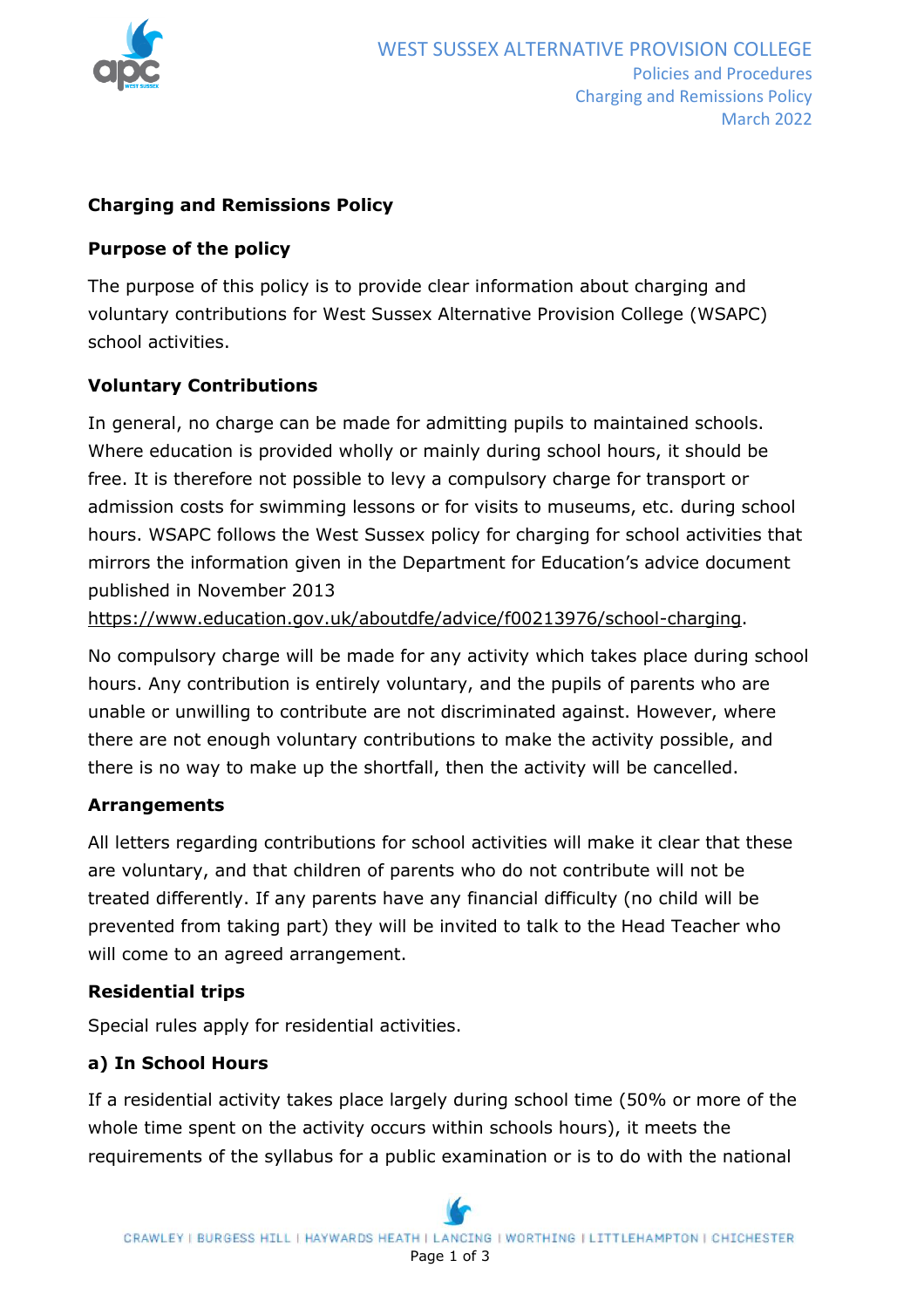

curriculum or religious education, no charge will be made either for the education or for the cost of travel. However, charges not exceeding the actual cost for the individual pupil will be made for board and lodging. Voluntary contributions (as above) will be requested.

Children whose parents are in receipt of the following support payments will, in addition to having a free school lunch entitlement, also be entitled to the remission of these charges:

- $\blacktriangleright$  Universal Credit in prescribed circumstances  $\frac{1}{100}$
- $\mathbf{I}$  Income support  $\mathbb{E}$
- **Income-based Jobseeker's Allowance (IBJSA)**
- **Support under part VI of the Immigration and Asylum Act 1999**
- Child Tax Credit, (provided that the parent is not entitled to Working Tax Credit, and their  $\frac{1}{2}$  annual Income, assessed by HMRC does not exceed £16,190 for the year 2013/14
- Guaranteed element of State Pension Credit
- An income related employment and support allowance that was introduced on 27 October 2008

## **b) Outside School Hours**

An activity is deemed to take place out of school hours if 50% or more of the whole time spent on the activity occurs out of school hours. In this case, and for a residential trip, this will be considered as an 'optional extra' and a charge will be levied which includes an appropriate element for travel costs, board and lodging costs, materials and other equipment, non- teaching costs and teaching staff costs. This charge will not exceed the actual cost of the provision.

Parents in receipt of the allowances identified above have the same entitlements.

## **Music Tuition**

There will be no charge for musical tuition if the teaching is an essential part of either the national curriculum or a public examination syllabus or is provided under the first access to the Key Stage 2 Instrumental and Vocal Tuition Programme. For other musical tuition, charges will be made for individuals or groups to play a musical instrument, and for the hire and repair of instruments which are used for instrumental tuition at school. No charge will be made in respect of a pupil who is